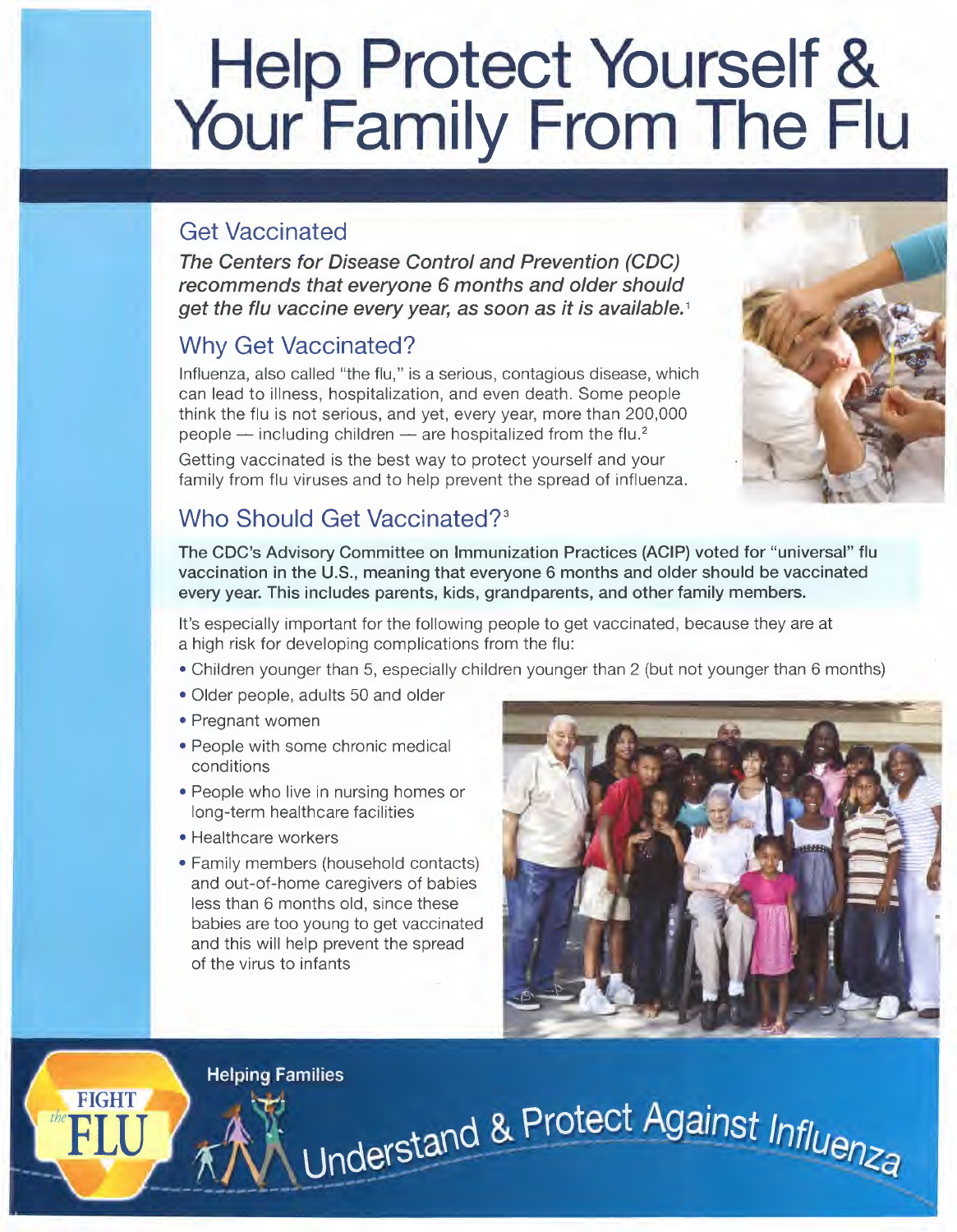#### When should my family get vaccinated?<sup>1</sup>

The CDC recommends getting vaccinated as soon as the vaccine is available. The "flu season" can begin as early as October and it takes about 2 weeks from the time of vaccination for the vaccine to provide protection against influenza.That is why you should get the flu vaccine as soon as you can.

But, you can get the vaccination at any time throughout the flu season. Even getting vaccinated later in the season (December- March) can help protect you from getting the flu.

#### Does my family need to get the flu vaccine every year?<sup>1</sup>

The CDC recommends getting vaccinated every year, whether or not you received the flu vaccine last season. Flu viruses change and new viruses can appear every year.The flu vaccines are formulated yearly for the changing flu viruses.

Even if you received the flu vaccine last year, your body's level of immunity from last year's shot is expected to have declined and you may not have enough immunity to be protected from the flu virus this year.That is why it is important to get vaccinated every year.

#### Why is it important for children to be vaccinated?<sup>4</sup>

Rates of infection are highest among children and school-age children are the main spreaders of the virus to other children, adults, and older people. Yearly vaccination is the best way to protect your child from getting the flu and spreading the flu virus to others.



1 CDC. Seasonal Influenza (Flu) - What You Should Know for the 2012-2013 Influenza Season. Available at http://www.cdc.gov/flu/about/season/flu-season-2012-2013.htm. Accessed on January 10, 2013.

2 CDC. Seasonal Influenza (Flu) - Q & A: Seasonal Influenza-Associated Hospitalizations in the United States. Available at: http://www.cdc.gov/flu/about/qa/hospital.htm. Accessed on January 10, 2013.

3 CDC. Seasonal Influenza (Flu)- Who Should Get Vaccinated Against Influenza. http://www.cdc.gov/flu/protectlwhoshouldvax htm. Accessed on January 10, 2013.

4 Glezen WP, Couch RB. Interpandemic influenza in the Houston area,1974-76. *N Engl J Med.1978;298:587-592.*



#### You Should Know:

• There are 2 types of flu vaccines: The "flu shot" is given with a needle and contains an inactivated vaccine (killed virus).

Nasal spray flu vaccine (sometimes called LAIV or "live attenuated influenza vaccine") is administered via the nose and contains a live, modified virus.

*No one vaccine is right for everyone. So, talk* to *your doctor about which is best for each member* of *your family.*

- You cannot get the flu from the flu vaccine. The viruses in the vaccines are made not to cause infection.
- Some people may experience some side effects from the vaccine (stuffy nose, fatigue, mild fever) but it is not the flu. These symptoms are minor and usually go away in a few days.
- The flu vaccines help protect you from the three influenza viruses that experts predict will be the most common during the flu season.

#### FOR MORE INFORMATION ON THE FLU, VISIT WWW.CDC.GOV/FLU/

This information is for educational purposes only and is not intended to substitute for professional medical advice. Always consult with a healthcare professional if you haveany questions about your health or the health of your child.

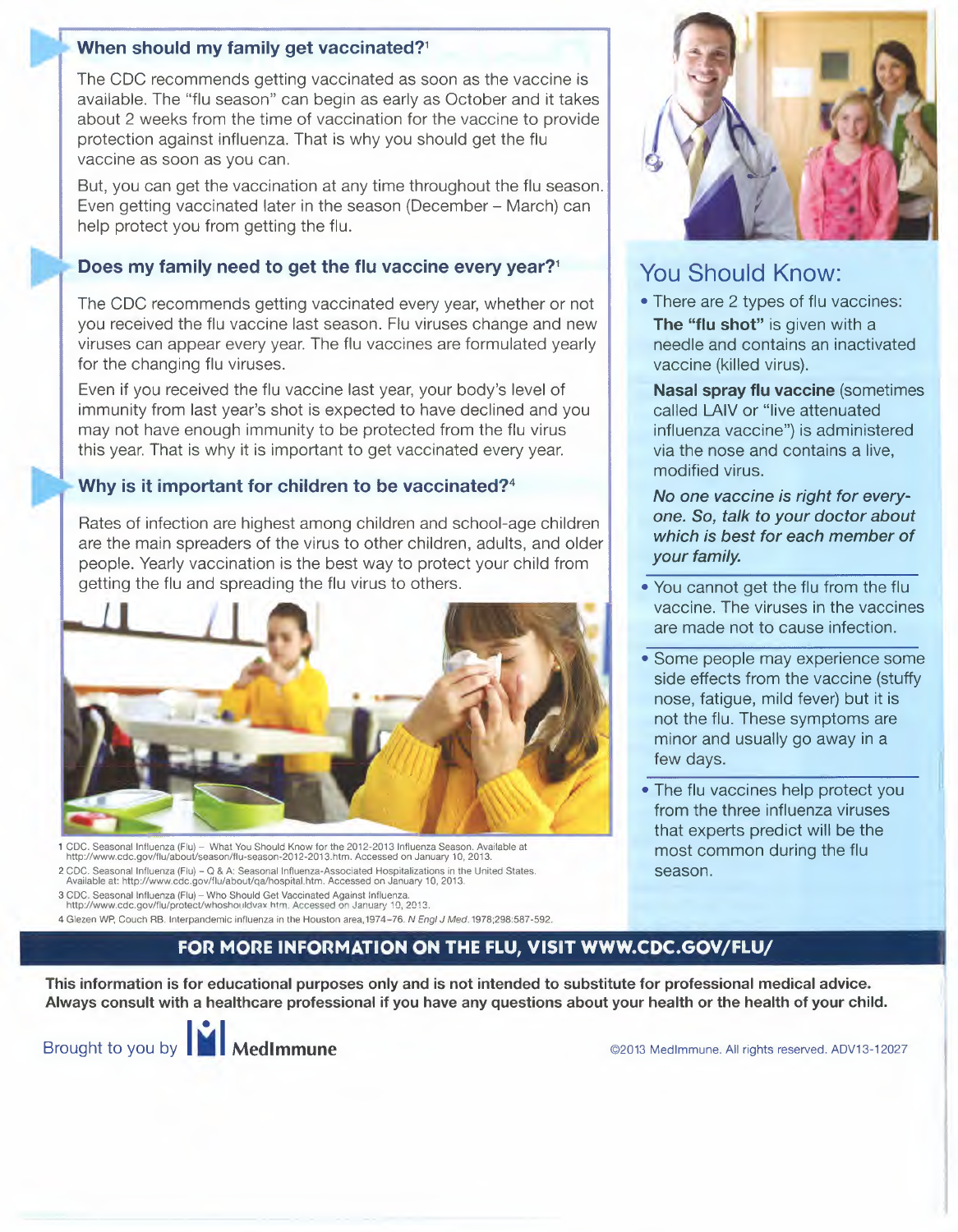# **The Importance Of The Flu Vaccine For School-Aged Children**

#### **Facts About The Flu & School-Aged Children**

According to the Centers for Disease Control and Prevention (CDC), children typically have the highest attack rates during community outbreaks of the flu.<sup>1,2</sup>

Children serve as a major source of transmission of the flu within communities.<sup>2</sup>

Annual flu infection rates in children range from: 2,3,4

**20-50%** during a typical flu season

**UP TO 77%** during outbreaks



#### **If Your Child Gets The Flu, It Can Disrupt Your Family**

For school-aged children, high attack rates of flu can cause significant disruption of usual activities at school and at home. It can also mean:<sup>5</sup>

### **For School-Aged Children For Their Families**

- **• Additional medical care visits and costs**
- **• School absenteeism**

**Helping Families** 

- **• Increased antibiotic usage**
- **• Increased over-the-counter medication usage**

- **• Working parents may stay home to care for a sick child, causing parents to miss work and sometimes a paycheck.**
- **Sick children may transmit the flu to other family members, causing the others to be absent from school or work.**

1CDC. MMWR. Prevention and Control of Influenza with Vaccines. Recommendations of the Advisory Committee on Immunization Practices (ACIP), 2010. Available at: http://www.cdc.gov/mmwr/preview/mmwrhtml/rr5908a1.htm. Accessed on May 21, 2013. 2 Glezen WP, Couch RB. Interpandemic influenza in the Houston area, 1974-76. *N Engl J Med.* 1978;298(11):587-592.3 GlezenWP, Keitel WA, Taber LH, Piedra PA, Clover RD, Couch RB. Age distribution of patients with medically-attended illnesses caused by sequential variants of influenza A/H1N1; comparison to age-specific infection rates,1978-1979. Am J Epidemiol. 1991;133:296-304. 4 Dunn FL, Carey DE,Cohen A, Martin JD. Epidemiologic studies of Asian influenza in a Louisiana parish.*Am J Hyg. 1959;70:351-371.* 5 Neuzil KM, et al. Illness among school children during influenza season: effect on school absenteeism, parental absenteeism from work, and secondary illness in families. *Arch Pediatr Adolesc Med. 2002;156:986-991.*

Understand & Protect Against Influenza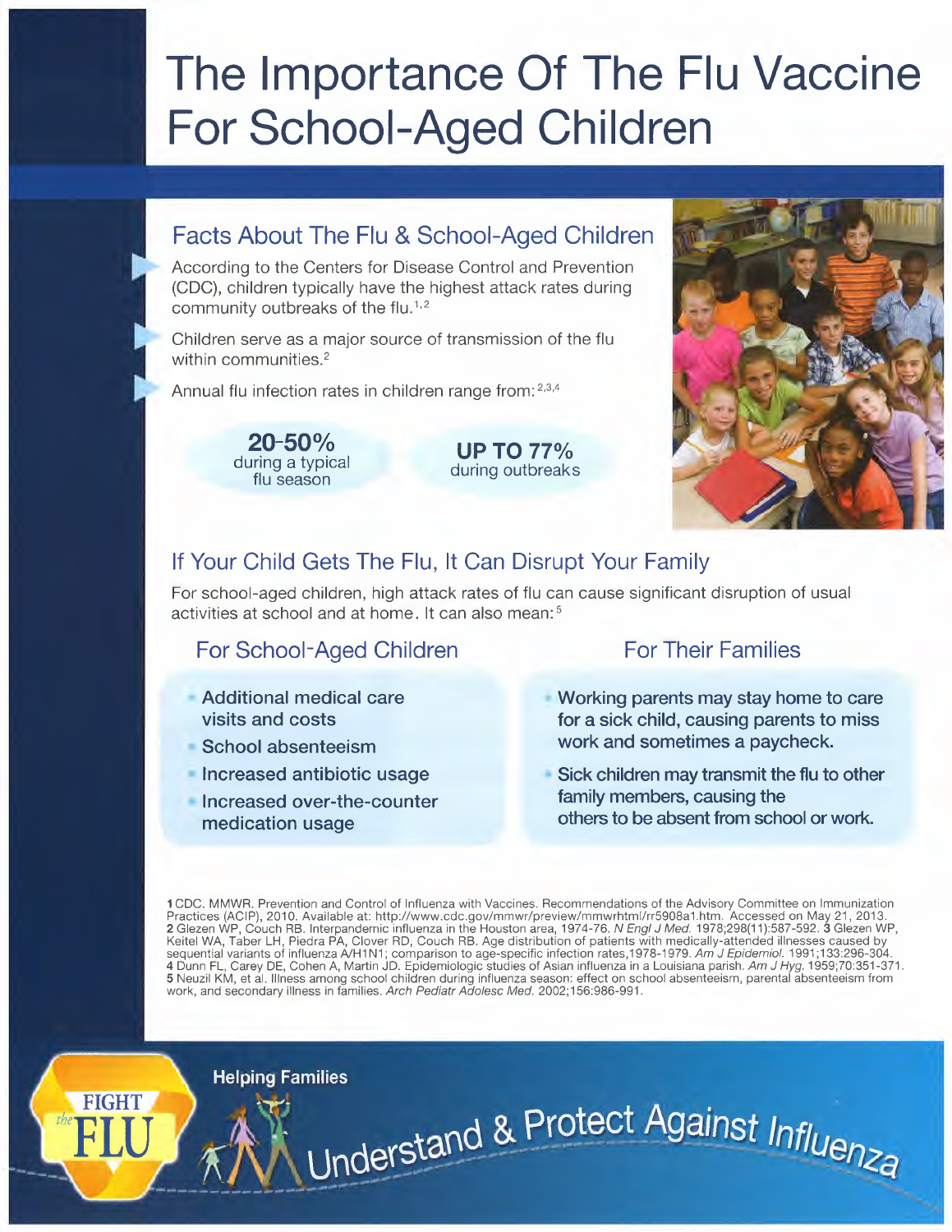#### **Vaccinating Children Can Help With "Community Immunity"**

Immunizing enough individuals in a community to create a shield of protection that can provide secondary protection for individuals who have not been vaccinated results in "community immunity." People do not get vaccinated for many reasons, including that they may be too young, too old, or that they have an underlying medical condition. In order for "community immunity" to be effective, enough people in the community (vast majority of the population) must be vaccinated.<sup>6</sup>

The illustrations from the National Institutes of Health (NIH) National Institute of Allergy and Infectious Disease (NIAID) at right show how "community immunity"? works to control contagious diseases, like the flu.

If enough children can be vaccinated, potential benefits include the indirect effect of reducing flu among persons who have close contact with children and of reducing overall spread within communities.<sup>6</sup>

### **Vaccination At School**

Schools can play an important role in helping to keep schoolaged children healthy and in stopping the spread of the flu. Some of the benefits of school-located flu vaccination clinics are: 8

- At schools, a large number of children can be vaccinated in a short period of time;
- Schools provide convenience, communication, and they have the trust of communities;
- Schools typically have the space and the ability to handle large numbers of students;
- School nurses know students and can help to administer different types of flu vaccines;
- School faculty and staff may be able to receive vaccines as well.

#### **Talk to your school administrator or local health department about a school-located flu immunization program.**

6 Nield LS, et al. Herd immunity: another good reason to vaccinate. *Consultant For Pediatricians.* 2009;8(10).7 National Institutes of Health. Community Immunity ("Herd" Immunity). Available at: http://www.niaid.nih.gov/topics/pages/communityimmunity.aspx. Accessed on May 30, 2013. 8 CDC. Seasonal Influenza (Flu) - Influenza School-located Vaccination (SLV): Information for Planners. Available at: http://www.cdc.gov/flu/school/ planners.htm. Accessed on May 30, 2013.

#### A COMMUNITY IN WHICH NO ONE IS **IMMUNIZED AND AN OUTBREAK OCCURS7**



#### A COMMUNITY IN WHICH SOME OF THE POPULATION IS IMMUNIZED BUT NOT ENOUGH TO CREATE "COMMUNITY IMMUNITY"?







# **Help Protect Against The Flu**

The single best way to protect against seasonal flu and its potential severe complications is for children to get a seasonal flu vaccine each year. The CDC recommends that everyone 6 months and older should get the flu vaccine every year, as soon as it is available.<sup>1</sup>

#### **FOR MORE INFORMATION ON THE FLU, VISIT WWW.CDC.GOV/FLU/**

This information is for educational purposes only and is not intended to substitute for professional medical advice. Always consult with a healthcare professional if you have any questions about your health or the health of your child.



Brought to you by **IFA MedImmune Exercise COME COME COME CONSTRANS CONTROLLER CONTRANSIVE CONTROLLER CONTRANSIVE CONTRANSIVE CONTRACT ADV13-13222A**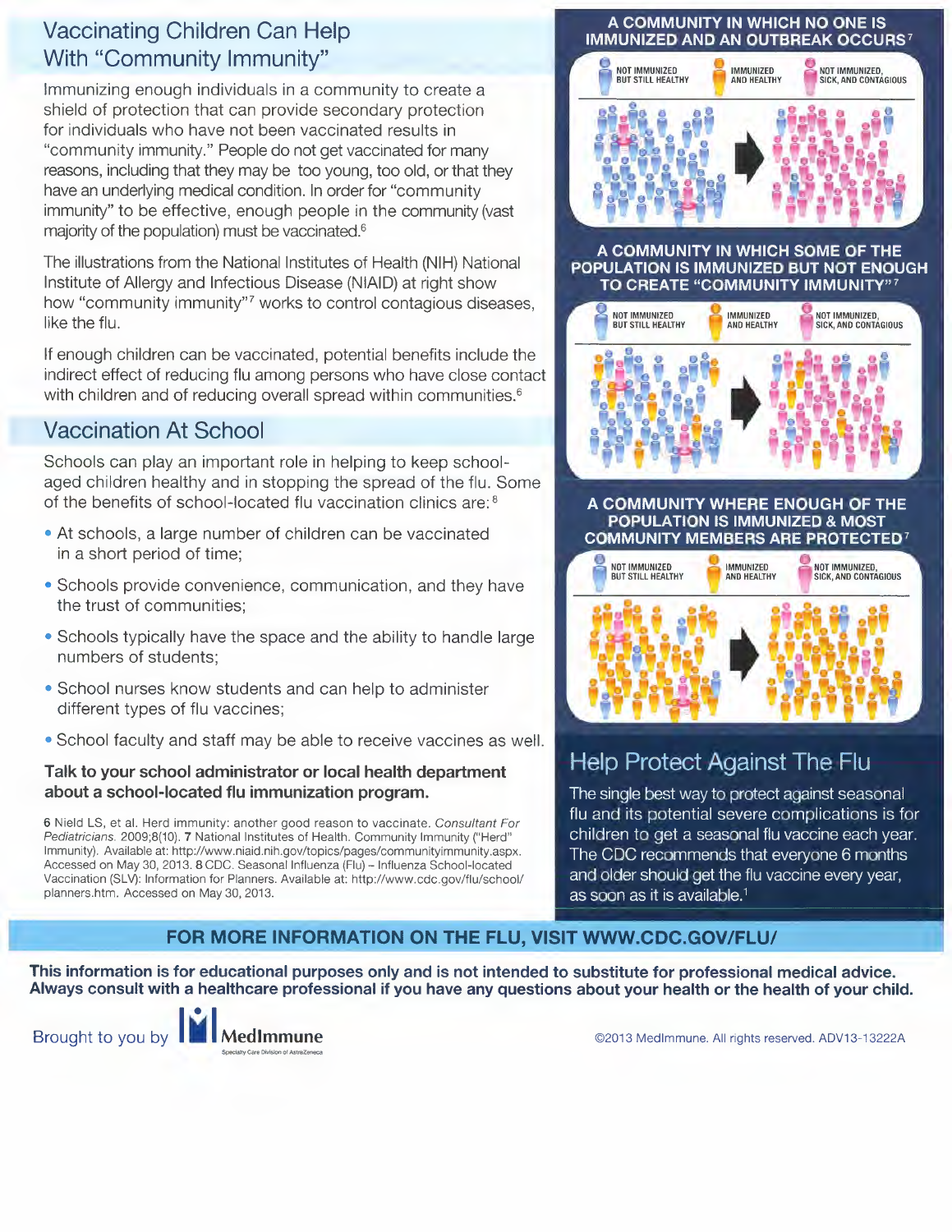# **Understanding THE FLU VACCINE**

# Did You Know?

- $\blacktriangleright$  While we commonly refer to influenza as "the flu," there are actuslly different types of influenza viruses that can cause outbreaks of the flu every year.
- $\blacktriangleright$  Historically, the flu vaccine has been made from the three influenza viruses (trivalent  $=$  two A viruses and one B virus) that scientists predict will most likely cause infection during the flu season.
- $\blacktriangleright$  There are two main types of influenza virus that can circulate every year, type A and type B, and there are two different lineages for the type B influenza virus.



- In the US, in six of the 12 flu seasons between 2001 and 2012, the lineage of the predominant influenza B virus was different from the one contained in the vaccine.<sup>1,2</sup>
- $\blacktriangleright$  Vaccines that help protect against all four influenza viruses contained in the vaccines (quadrivalent = two A viruses and two B viruses) will be available in the 2013-2014 flu season.

### How Do Flu Vaccines Work?<sup>3</sup>

- $\blacktriangleright$  Flu vaccines cause antibodies to develop in the body about two weeks after vaccination. These antibodies provide protection against infection with the viruses that are in the vaccine.
- $\blacktriangleright$  There are two types of flu vaccines:
	- The "flu shot" is given with a needle and contains an inactivated vaccine (killed virus).
	- Nasal spray flu vaccine (sometimes called LAIV or "live attenuated influenza vaccine") is administered via the nose and contains a live, modified virus.

*No single vaccine is right for everyone,*so *talk* to *your doctor about which is best for each member of your family.*

According to the Centers for Disease Control and Prevention (CDC), vaccination is the best way to protect against the flu and the spread of infection.

# Where Can I Get The Flu Vaccine?'

You can get the flu vaccine at many different locations, including:

• doctor's offices

- urgent care
- college health centers

• pharmacies • schools

FIGHT

• local health departments

• clinics

- clinics
- hospitals

Understand & Protect Against Influenza

- 
- some employers

**Helping Families**